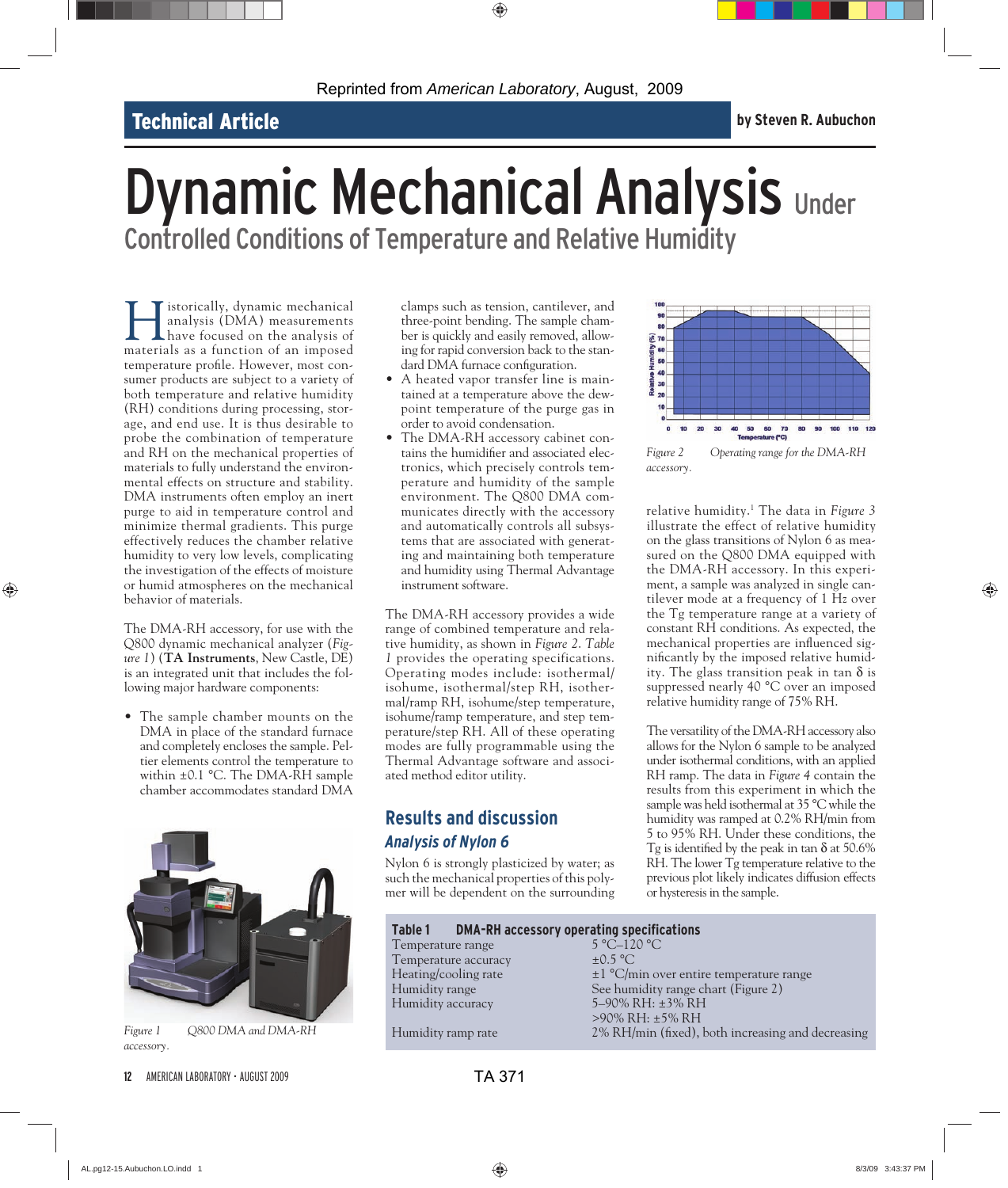

#### *Analysis of gelatin capsule material*

Gelatin is a naturally occurring material that is used in a wide array of applications, most typically in foods, and in pharmaceutical, photographic, and technical products. The use of gelatin in the manufacture of various pharmaceutical dosage forms dates back to the early nineteenth century and possibly earlier.2 When stored in an ambient, low- humidity environment, gelatin is remarkably stable. However, when combined with water, gelatin forms a semisolid colloid gel, and this can profoundly affect its mechanical properties. Particularly as it relates to storage and handling conditions, it is important to understand and quantify these effects in situ.

The data in *Figure 5* illustrate the effect of increasing relative humidity on a gelatin sample cut from the side wall of a two-piece capsule at both 25 °C and 40 °C. In each case, as the relative humidity is increased, the material undergoes a multistep transition, resulting in a significant decrease in modulus near 80% RH. The transition is resolved in both the modulus and tan  $\delta$  signals. Pharmaceutical materials are often stored in bathrooms, which are typically the hottest and most humid locations in a dwelling. The combinations of temperature and RH can easily achieve those shown in the example, which could result in storage and stability concerns. These data suggest that even at ambient temperature, the storage conditions for gelatin capsules should be maintained below 70% RH to ensure mechanical integrity of the material.

#### *Analysis of pasta product*

Moisture content in cooked pasta is the primary factor affecting texture and mouth-feel, two properties that are directly related to the mechanical behavior of the material. The control of these parameters is of great interest to pasta manufacturers, since precooked products are becoming increasingly popular. It is known that a distinctive moisture distribution in pasta can be correlated to the so-called "al dente" state.<sup>3</sup> The goal is to develop precooked pasta with an al dente texture similar to that of freshly prepared pasta. However, the texture of pasta deteriorates very rapidly after cooking and during distribution to stores. It is thus important to understand the combined

effect of temperature and humidity on the pasta structure, to optimize the production, transportation, and storage stability, as well as to control the texture and end-use properties.

The data in *Figure 6* show the result of cycling RH on fettuccine pasta measured in a single cantilever at 60 °C. The RH was scanned from 0 to 95% and back to 0% at 0.08% RH/min (step-iso). It is clear from these results that the structure of the pasta material undergoes a significant softening near 70% RH. On increasing the RH, the relatively sharp tan δ peak suggests a rapid decrease in mechanical strength, which can be correlated to the onset of the al dente tex-



*Figure 5 Relative humidity ramp of gelatin material at 25 °C and 40 °C.*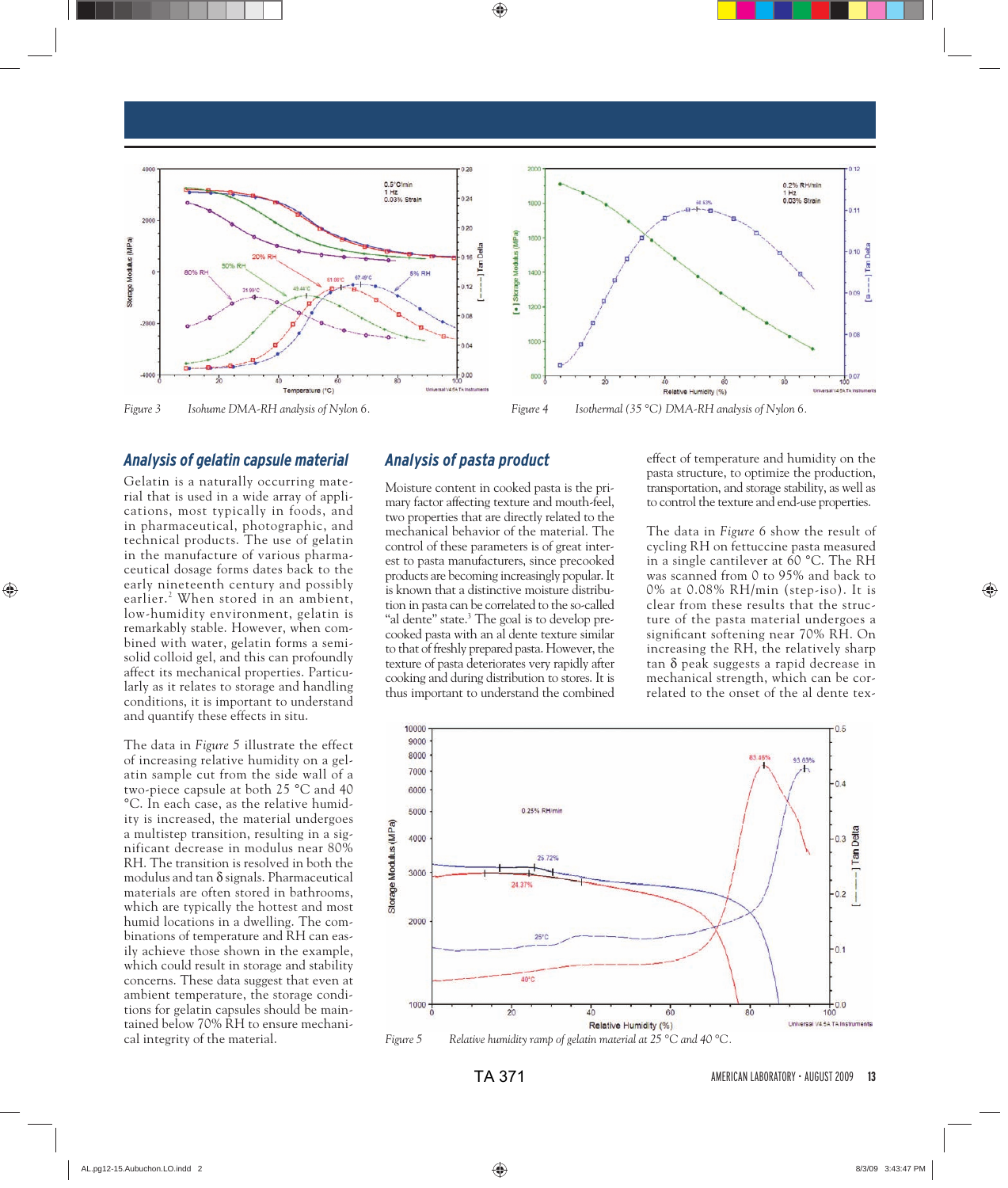#### **DYNAMIC MECHANICAL ANALYSIS** *continued*





*perature and RH.*

ture. Upon decreasing the RH, the transition exhibits reversibility; however, the material does not regain the original modulus of the dry pasta. This could be attributed to water retention in the structure, which plasticizes the material,

or to an irreversible change in morphology, such as gelation or gelatinization of the starch molecules. The latter is more likely, as corresponding gravimetric sorption analysis data indicate complete reversibility in water uptake.

#### *Analysis of Nafi on® 112*

Recent research<sup>4</sup> has focused on alternative fuel technologies including Proton Exchange Membrane Fuel Cells (PEMFC), which contain polymeric membranes such as Nafion